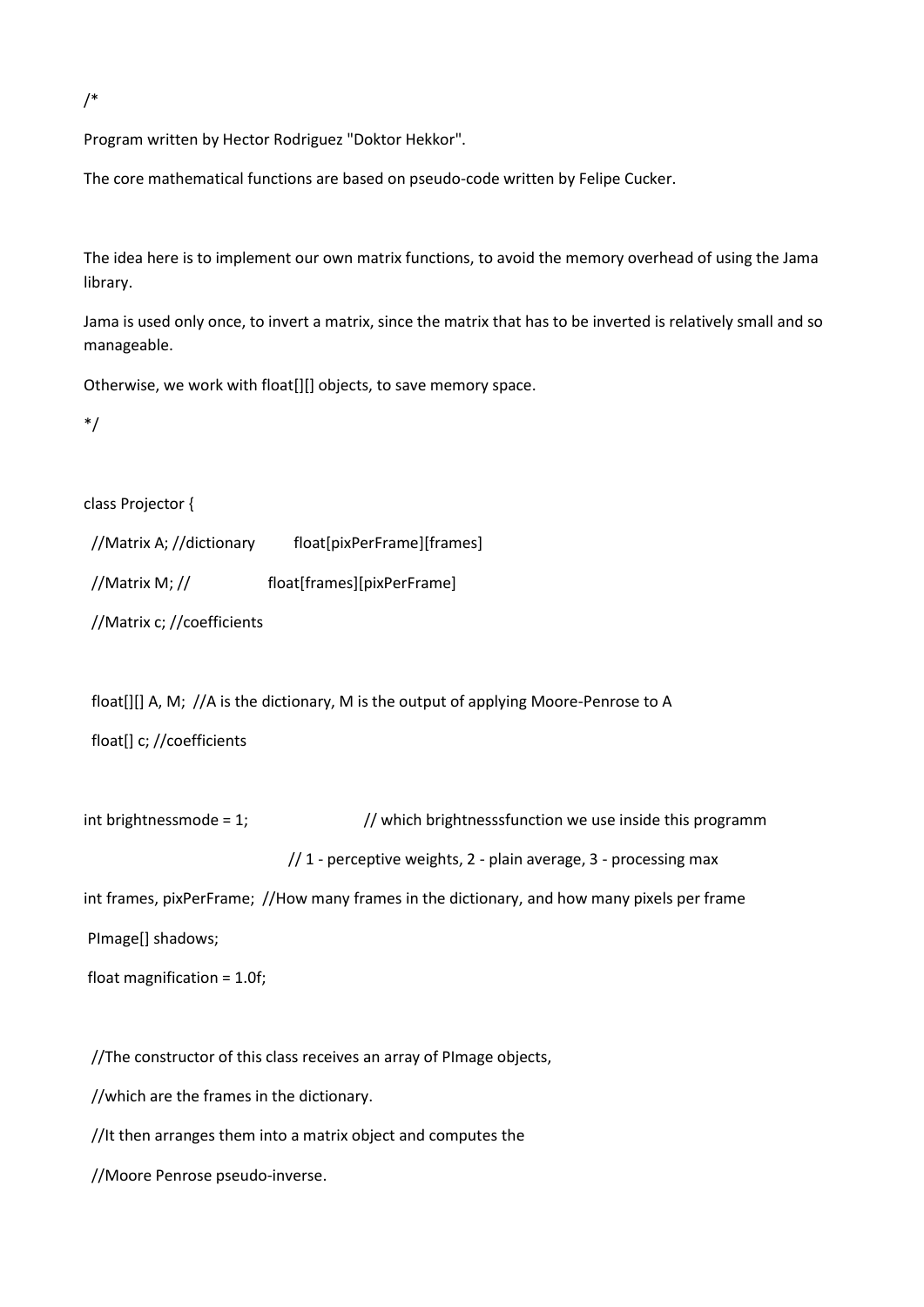Projector ( PImage[] images ){ int i, j; //loop variables float br; //storage variable for brightness frames = images.length; pixPerFrame = images[0].pixels.length;

println( pixPerFrame );

//A = new Matrix( pixPerFrame, frames);

A = new float[pixPerFrame][ frames ]; //new Matrix( pixPerFrame, frames);

```
for (i = 0; i < frames; i++) {
```
images[i].loadPixels();

for  $(j = 0; j < p$ ixPerFrame;  $j++)$  {

br = brightnessFunction( images[i].pixels[j] );

 $A[j][i] = br;$ 

## }

} //for loop ends here

M = MoorePenroseLeft( A );

//Now create the array of images that will serve to visualize the "shadows"

```
 shadows = new PImage[ frames ];
```

```
for (i = 0; i < frames; i++) {
```
shadows[i] = new PImage( images[0].width, images[0].height, ARGB);

}

}//close class constructor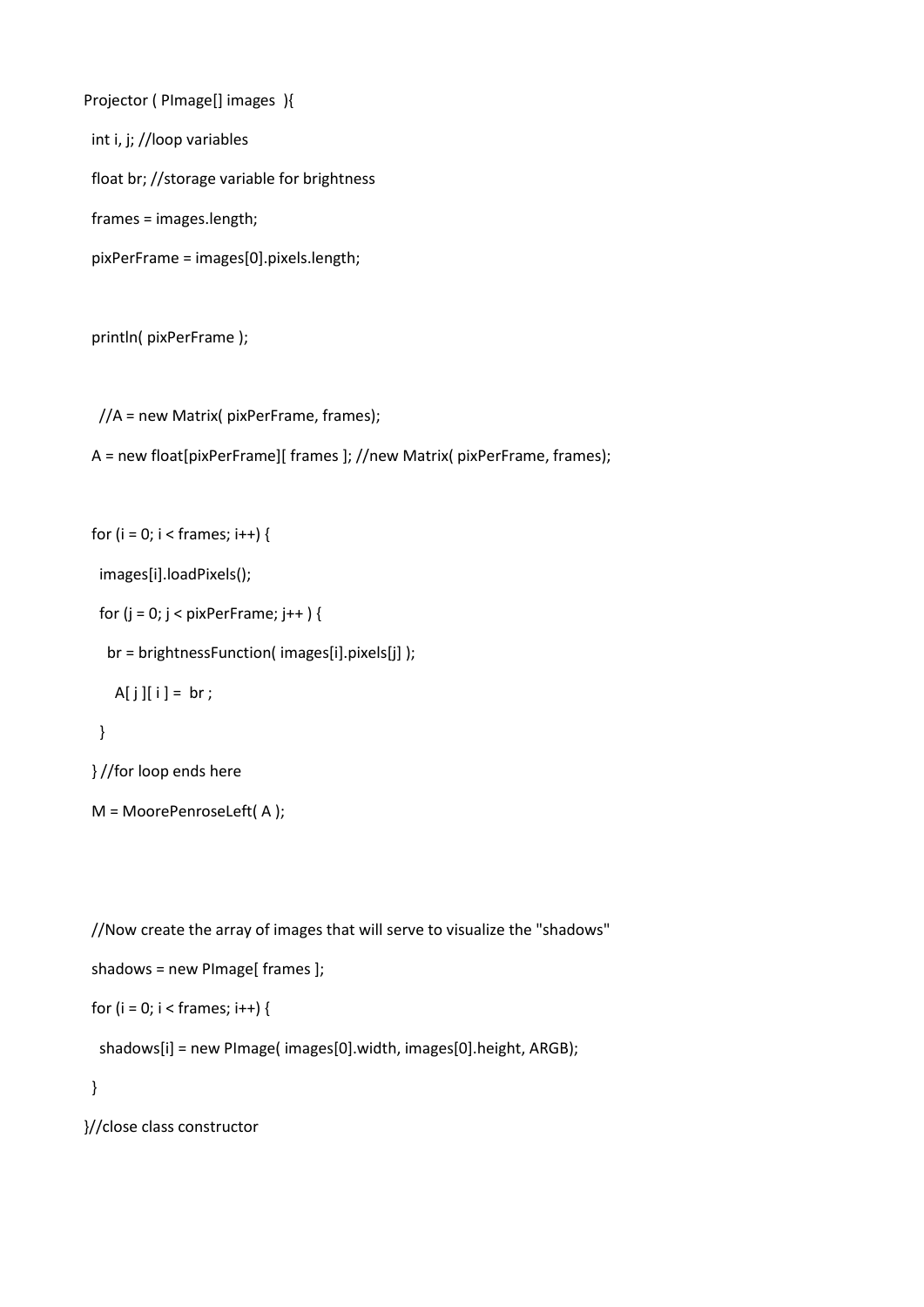//This constructor is not so important, just in case we wish to specify our own brightnessmode...

//We should in general not use this.

Projector( PImage[] images, int brightnesmode) {

this(images );

this.brightnessmode = brightnessmode;

```
}
```
Projector (PImage[] images, float magnification ) {

this(images);

this.magnification = magnification;

}

# /\*

This function computes the Moore-Penrose pseudo-inverse of the matrix that is received as a float[][].

The function gets called ONLY ONCE, in the initialization, and never again.

Once we comptue the matrix M in this function, we store that matrix and reuse it to obtain the projection coefficients.

Exeuction of this function is by far the most time-consuming part of the program.

\*/

float[ ][ ] MoorePenroseLeft( float[][] A ) {

int i, j, l; //loop variables

float temp;

//double temp; //just for convenience, to avoid writing very long lines of code

float[][] R, M;

Matrix S; //We need to use the JAMA library to handle the inversion...

//Matrix R, S;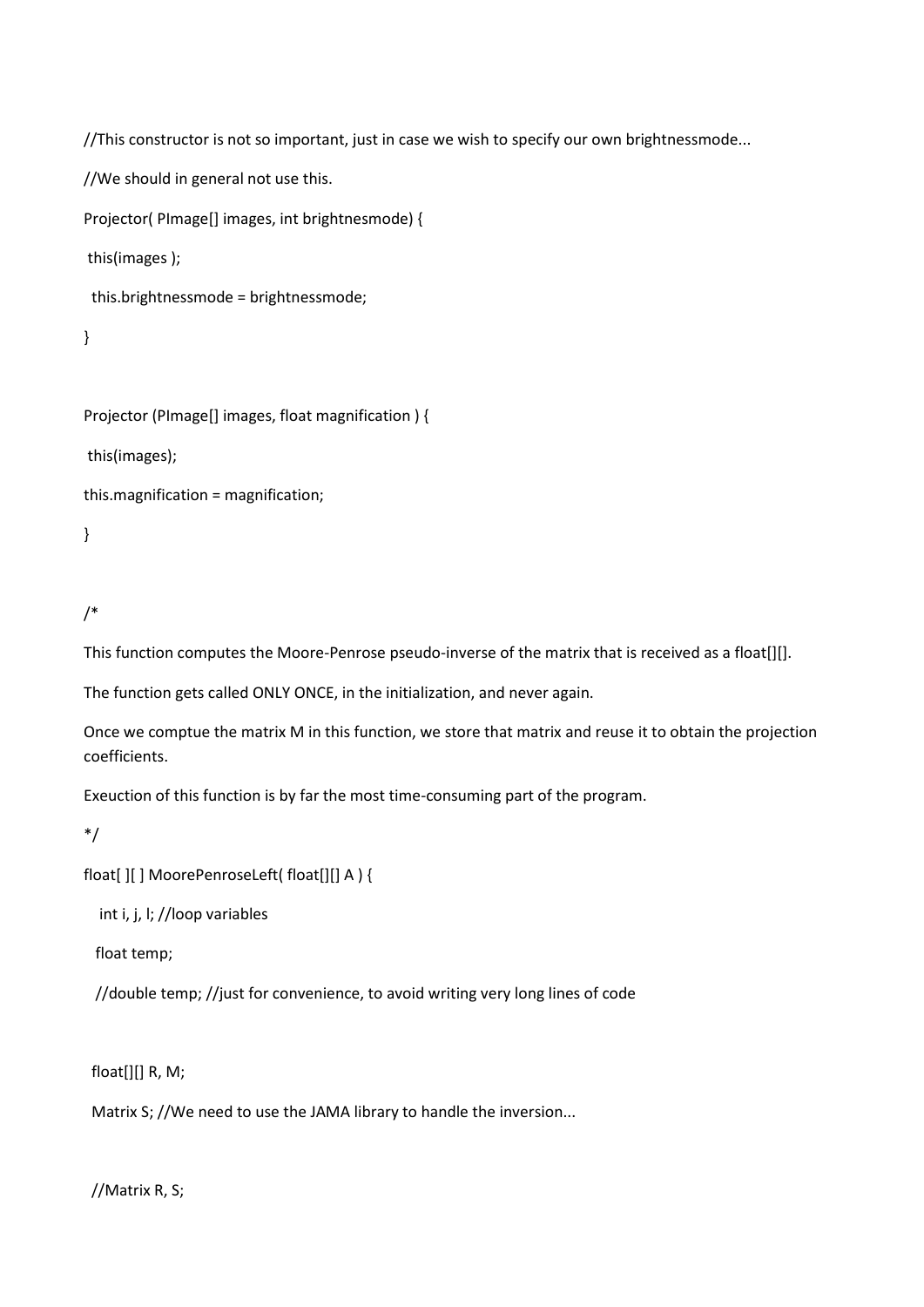//M is the return matrix, the others are used to store results of various matrix operations

//Initialize the matrices that we are going to use.

//Note that the JAMA library initializes all matrices so that every entry is zero.

S = new Matrix( frames, frames);

//R = new Matrix( frames, frames);

//M = new Matrix( frames, pixPerFrame);

 $//S = new float[$  frames  $][$  frames  $];$ 

 $R = new float[$  frames  $]$ [ frames ];

M = new float[ frames ][ pixPerFrame] ;

println( "INITIALIZED MATRICES FOR MOORE PENROSE");

#### //STEP ONE: compute A.transpose times A

for ( $i = 0$ ;  $i <$  frames;  $i++$ ) {

for  $(j = 0; j < i + 1; j++)$  {

 $R[i][j] = 0.0f; //$ unnecessary step, since Java initalizes float arrays with zeros...

for ( $l = 0$ ;  $l <$  pixPerFrame;  $l + +$ ) {

 $//temp = R.get(i,j) + (A.get(l, i) * A.get(l, j));$ 

//R.set(i, j, temp );

 $R[i][j] = R[i][j] + (A[i][i] * A[i][j])$ ;

} //innermost for loop

 $R[j][i] = R[i][j];$ 

} //for loop

} //outermost for loop

//We have now computed  $R = A$ .transpose times A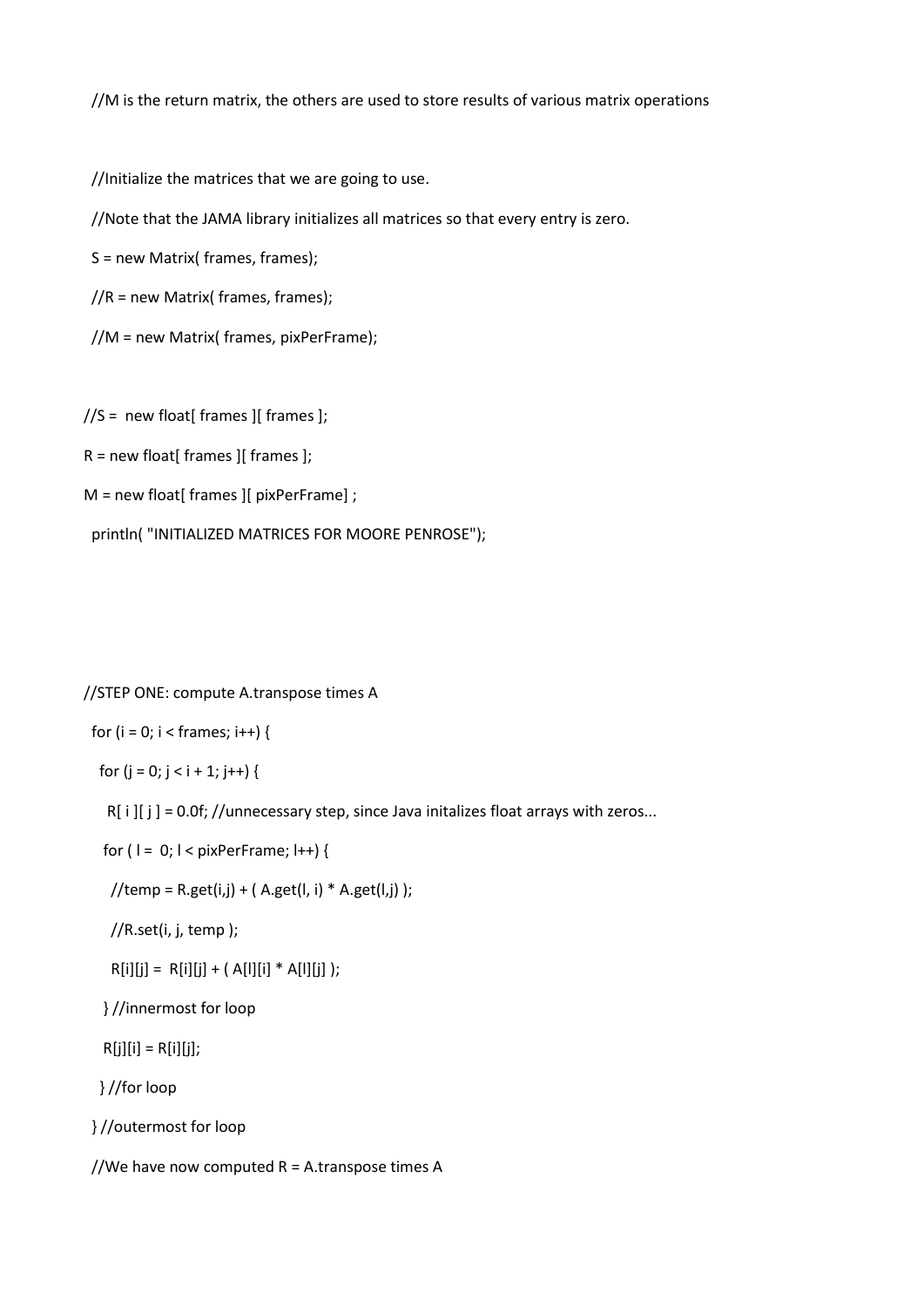```
//Step two: invert the result of the previous operation and let S refer to that inverse
//first copy the result into a Jama matrix 
for (i = 0; i < frames; i++) {
 for (j = 0; j < frames; j++) {
   S.set(i, j, (double) R[ i ][j ] ); 
 }
}
//now invert the matrix. 
S = S.inverse();
```
println( "FINISHED STEP TWO -- INVERTED OUTPUT OF STEP ONE ");

//Step three: compute M = S times A.transpose, to conclude the procedure

```
for (i = 0; i < frames; i++) {
```
for  $(j = 0; j <$  pixPerFrame;  $j++)$  {

```
for (l = 0; l < frames; l++) {
```
 $//$ temp = M.get(i, j) + ( S.get(i, l ) \* A.get(j, l ) ) ;

//M.set(i,j, temp);

```
M[i][j] = M[i][j] + ( (float) S.get(i,l) * A[ j][ l]);
```

```
 } //innermost for loop
```

```
 } //for loop
```

```
 } //outermost for loop
```
//We have now comptuerd  $M = S$  times A.transpose, so we are done.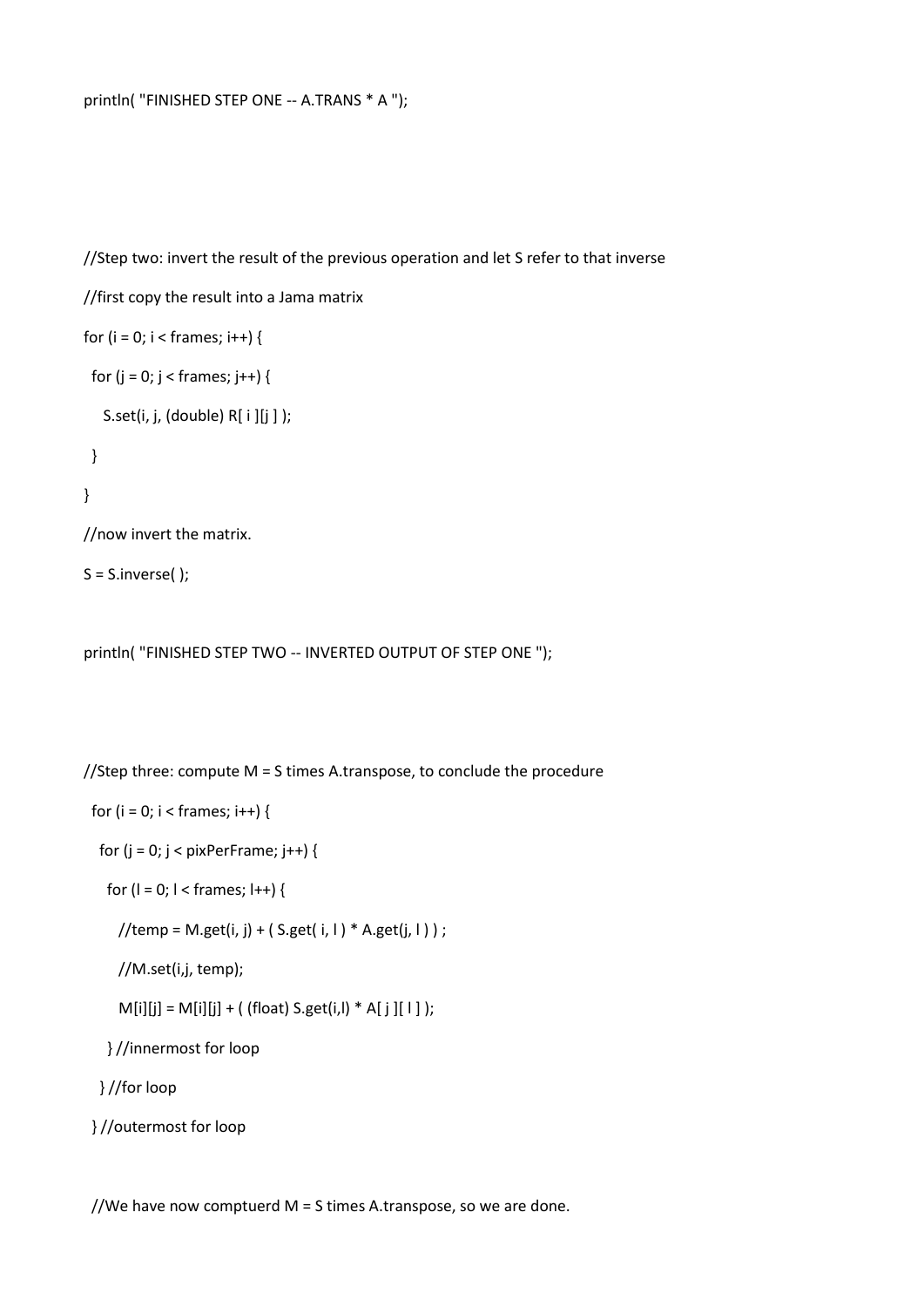```
 println( "DONE WITH STEP THREE"); 
 println( "M[" + M.length + "][" + M[0].length + "]" );
 return M; //we're outta here!
```
}

float[ ][ ] MoorePenroseLeft\_Partial( float[][] A ) {

int i, j, l; //loop variables

float temp;

//double temp; //just for convenience, to avoid writing very long lines of code

float[][] R, M;

Matrix S; //We need to use the JAMA library to handle the inversion...

//Matrix R, S;

//M is the return matrix, the others are used to store results of various matrix operations

//Initialize the matrices that we are going to use.

//Note that the JAMA library initializes all matrices so that every entry is zero.

S = new Matrix( frames, frames);

//R = new Matrix( frames, frames);

//M = new Matrix( frames, pixPerFrame);

 $//S = new float[$  frames  $][$  frames  $];$ 

 $R = new float[$  frames  $]$ [ frames ];

M = new float[ frames ][ pixPerFrame] ;

println( "INITIALIZED MATRICES FOR MOORE PENROSE");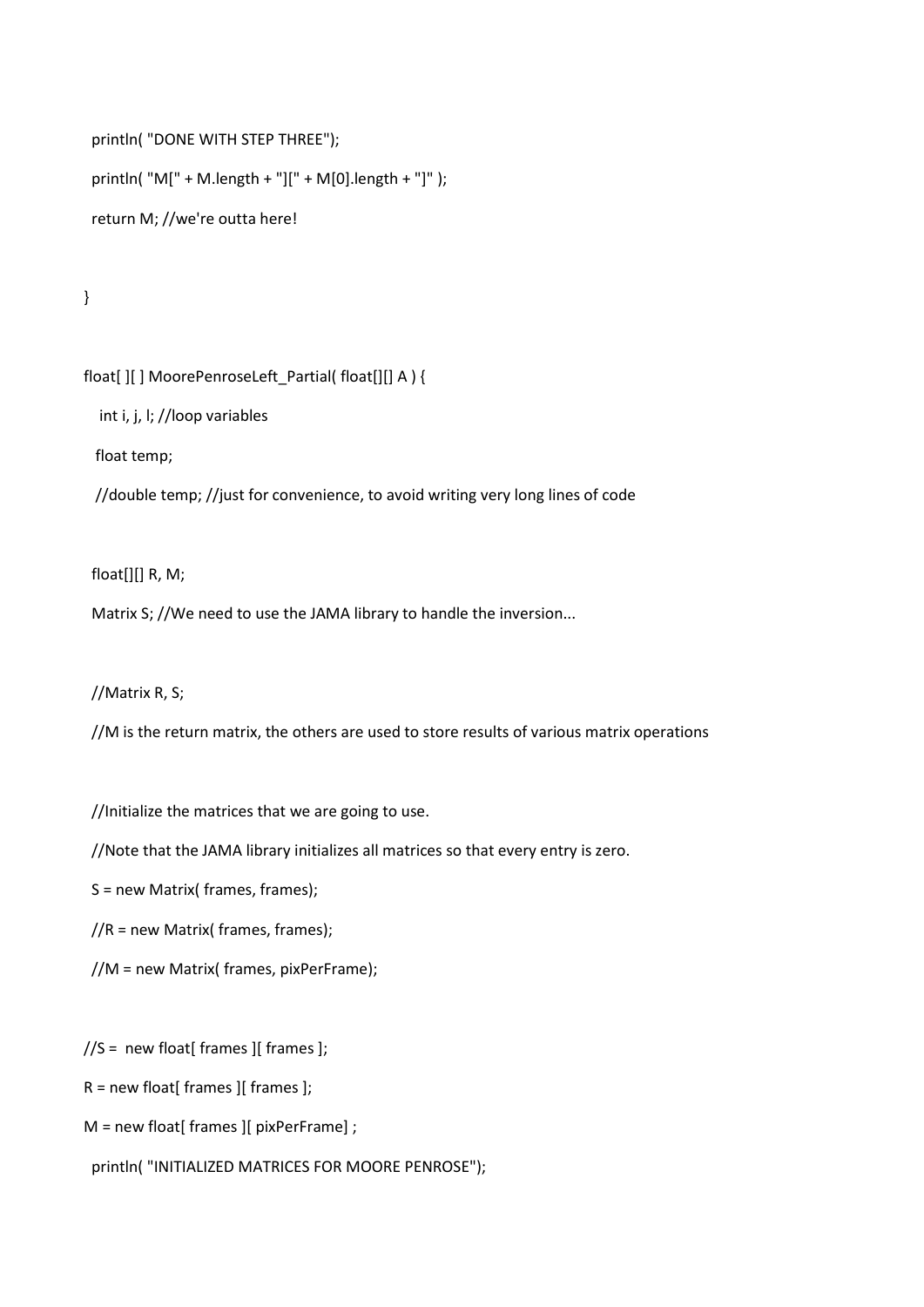//STEP ONE: compute A.transpose times A

```
for (i = 0; i < frames; i++) {
```
for  $(j = 0; j < i + 1; j++)$  {

 $R[i][j] = 0.0f; //$ unnecessary step, since Java initalizes float arrays with zeros...

for ( $l = 0$ ;  $l <$  pixPerFrame;  $l +$ +) {

```
//temp = R.get(i,j) + (A.get(l, i) * A.get(l, j));
```
//R.set(i, j, temp );

 $R[i][j] = R[i][j] + (A[i][i] * A[i][j])$ ;

} //innermost for loop

 $R[j][i] = R[i][j];$ 

} //for loop

} //outermost for loop

//We have now computed R = A.transpose times A

println( "FINISHED STEP ONE -- A.TRANS \* A ");

//Step two: invert the result of the previous operation and let S refer to that inverse

//first copy the result into a Jama matrix

```
for (i = 0; i < frames; i++) {
```
for  $(j = 0; j <$  frames;  $j++)$  {

```
 S.set(i, j, (double) R[ i ][j ] );
```

```
 }
```
}

//now invert the matrix.

 $S = S.inverse()$ ;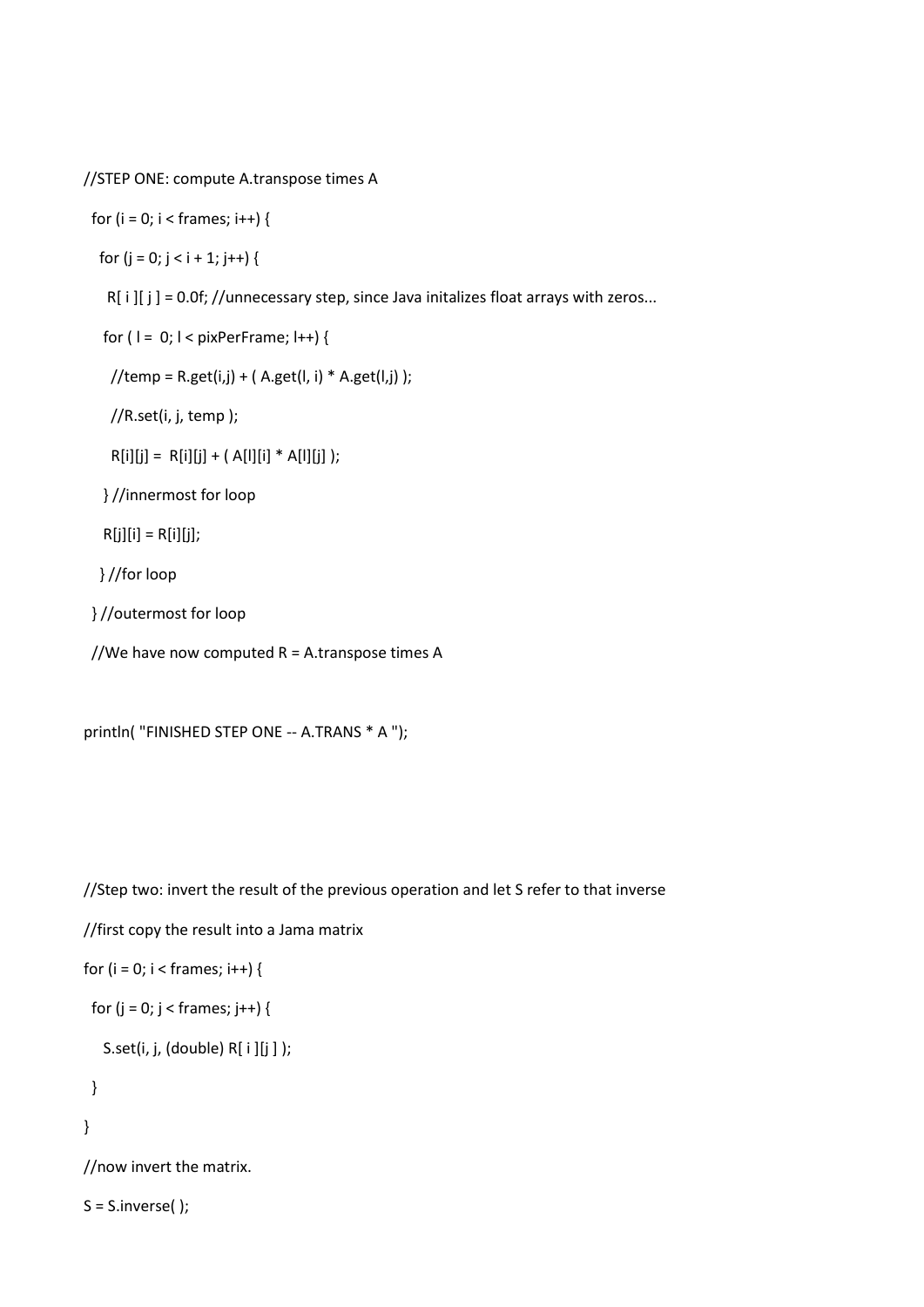### println( "FINISHED STEP TWO -- INVERTED OUTPUT OF STEP ONE ");

//Step three: compute M = S times A.transpose, to conclude the procedure

```
for (i = 0; i < frames; i++) {
```
for  $(j = 0; j < p$ ixPerFrame;  $j++)$  {

for  $(l = 0; l <$  frames;  $l++$ ) {

 $//temp = M.get(i, j) + (S.get(i, l) * A.get(j, l))$ ;

//M.set(i,j, temp);

 $M[i][j] = M[i][j] + ($  (float) S.get(i,l) \* A[ j][1] );

} //innermost for loop

} //for loop

} //outermost for loop

//We have now comptuerd  $M = S$  times A.transpose, so we are done.

```
 println( "DONE WITH STEP THREE");
```
return M; //we're outta here!

}

//This function returns the coefficients of the projection of the pixel array as

//a linear combination of frames in the dictionary.

float[] project\_coefficients( float[] pix) {

return matrixTimesVec( M, pix );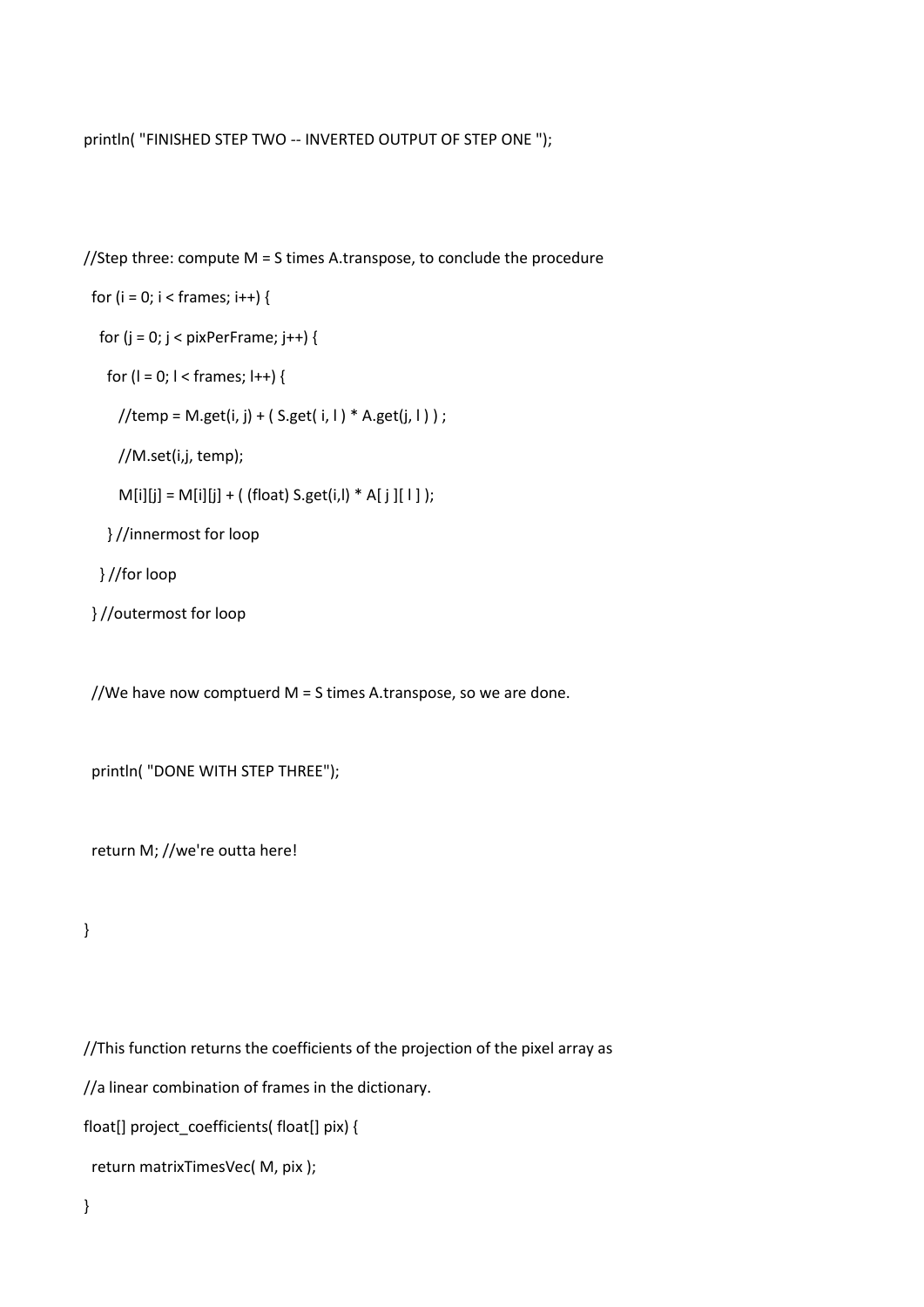```
//This function returns the projection of the pixels 
//over the space spanned by the frames in the dictionary
float[ ] projection( float[] c) { 
return matrixTimesVec(A, c );
```
}

//This function receives a frame as PImage object and returns a PImage that

//is the reconstruction of the original frame using a linear combination

//of frames in the dictionary.

//This function gets called from the main thread of execution.

//Once called, it calls several functions.

//In particular, it calls the purely mathematical functions project\_coefficients() and projection()

//It also calls the vectorToPimage() function in order to visualize the vector projections.

PImage projectNewFrame( PImage frame ) {

int i; //loop variable

PImage reconstruction; //output image

float[] projected; //the final values of the pixels as floats

float[] imageVector = new float[ pixPerFrame ];

//before we can resize the image,

//we need to make a copy of the image because of some issues in processing...

//see: http://forum.processing.org/two/discussion/2323/copying-and-resizing-pimages-get-in-processing-2- 1

frame = getCopy( frame);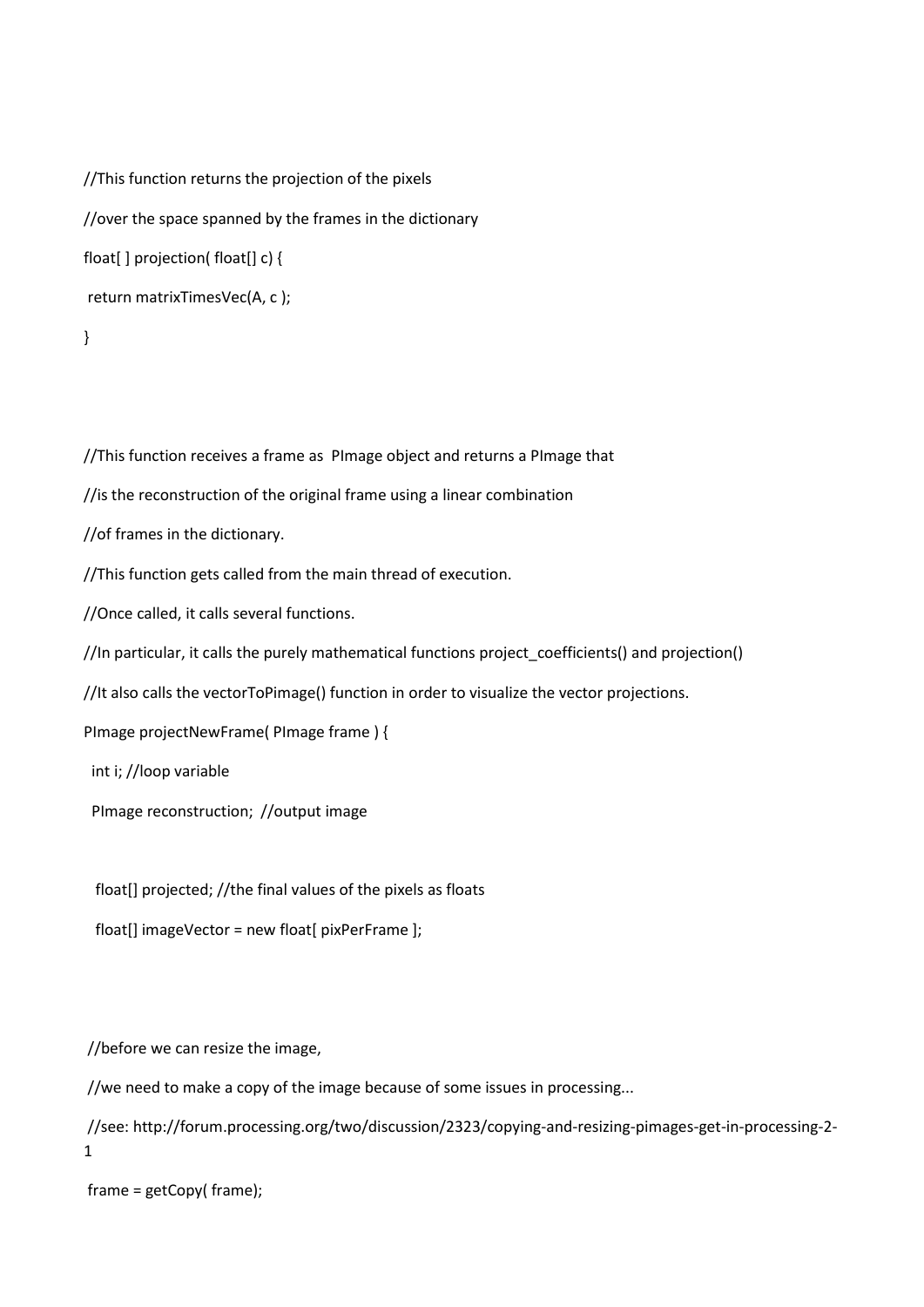//Now resize image

frame.resize( displayW, displayH );

//prepare the pixels for processing

frame.loadPixels();

//println( "RECEIVED NEW FRAME" );

for  $(i = 0; i <$  pixPerFrame;  $i++)$  {

//imageVector.set( i, 0, brightnessFunction( frame.pixels[i ] ) );

imageVector[ i ] = brightnessFunction( frame.pixels[i ] );

} //for loop

 //println( "Constructed the image vector"); c = project\_coefficients( imageVector ); //println( "PROJECTED THE COEFFICEINTS =");

projected = projection( c );

//println( "Done with the final projection");

reconstruction = vectorToPImage( projected );

reconstruction.resize( imgW, imgH );

return reconstruction;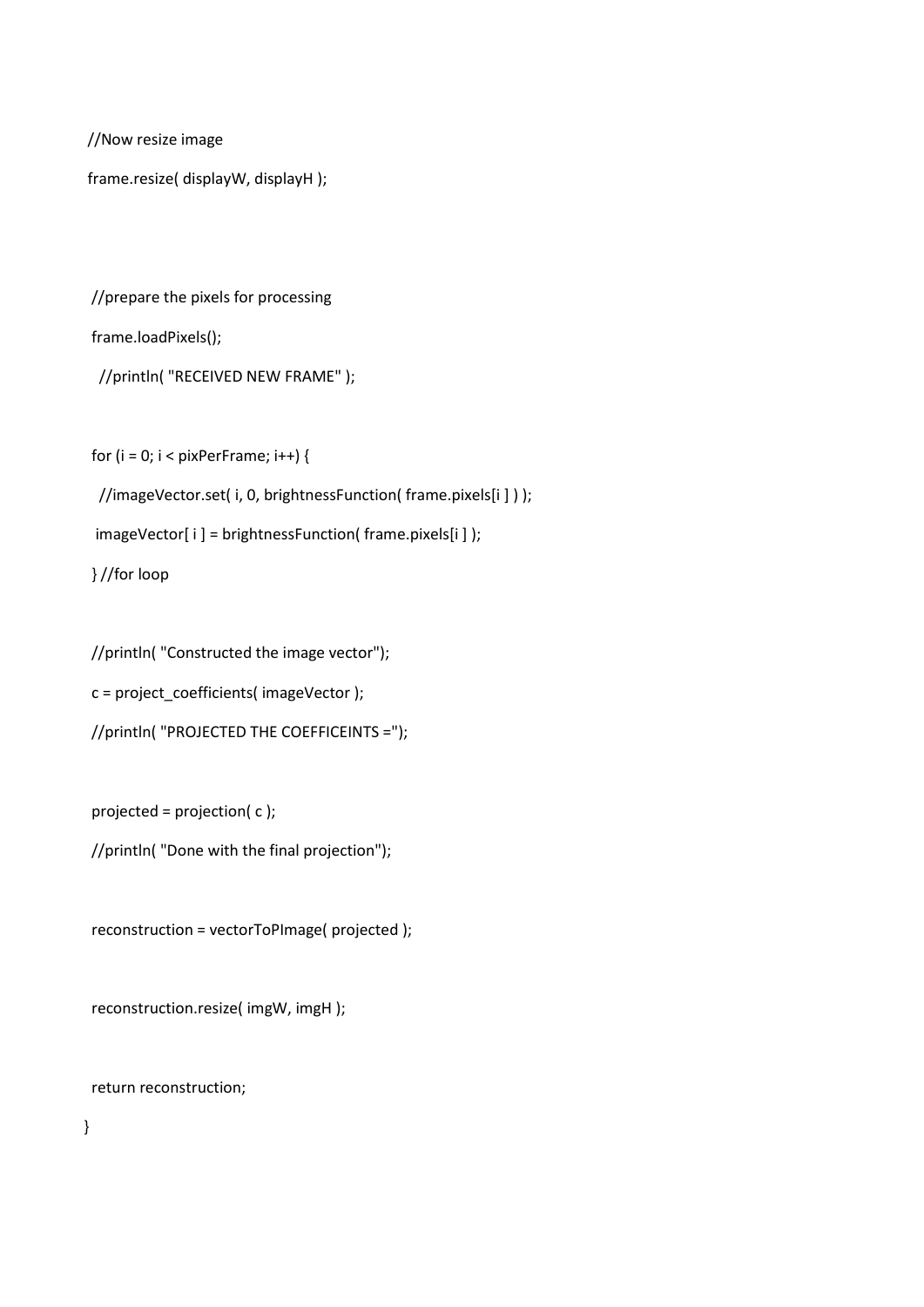```
PImage vectorToPImage( float[] vector ) {
  int i; 
int col; 
PImage output = new PImage( displayW, displayH, ARGB); 
output.loadPixels(); 
for (i = 0; i < pixPerFrame; i++) {
 col = (int) vector[i];
```

```
//print (col + " ");
```

```
if (col < 0) col = 0;
```

```
 else if (col > 255) col = 255;
```

```
 output.pixels[i] = color( col );
```
### }

```
return output;
```

```
}
```

```
//return the adjusted frames in the dictionary. 
PImage[ ] showShadows( ) { 
  int i, j; //loop variables 
  int br; //temporary storage variable 
  float coef; //storage variable for coefficients
  //output array
//PImage[] shadows = new PImage [ frames ]; 
for (i = 0; i < frames; i++) {
```
//create a new image and add it to the output array

```
 //shadows[i] = new PImage( imgW, imgH, ARGB);
```

```
 shadows[i].loadPixels();
```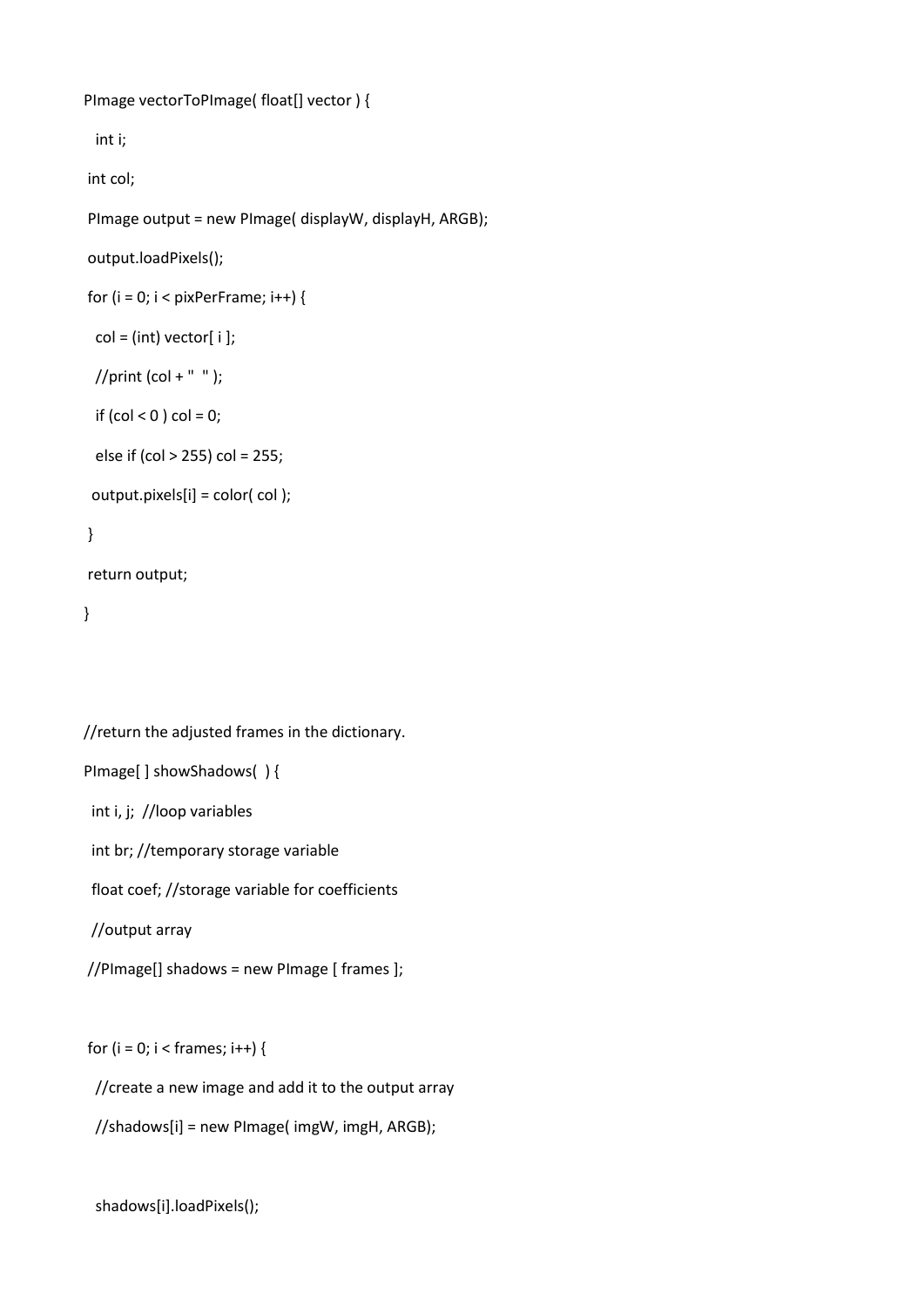```
for (j = 0; j < pixPerFrame; j++) {
```
//Get the coefficient.

 $coef = c[i];$ 

// if the coefficient is zero, just make the frame black

if (coef ==  $0.0f$ ) br =  $0$ ;

//If the coeffiicent is positive, multiply by the dictionary entry.

else if (coef  $> 0.0$ f) br = (int) (A[j][ i ]  $*$  coef);

//if the coefficient is negative, multiply the neg coefficient times the neg image

```
else br = (int) ( (255.0f - A[i][i]) * ( - coef ) );
```
// else br =  $2 * (int)$  (Neg.get(j, i)  $* (-1 * c.get(i, 0)))$ ;

//here we apply the magnification factor, but only if the coefficients are not close to 1.0f.

//if (coef < 0.95f) br \*= magnification;

br = (int) ( $255.0$ f \* pow((float) br /  $255.0$ f, 0.85f) );

//just for safety:

//We should probably comment these lines out.

if (br > 255) br = 255;

else if ( $br < 0$ ) br = 0;

//Now we set the output image to the correct value that we want

shadows[i].pixels[j] = color( br );

} //inner for

shadows[i].updatePixels ( );

//In this trial, I use another formula to adjust the brightness.

//The result is poor, so I have not used it in the final version.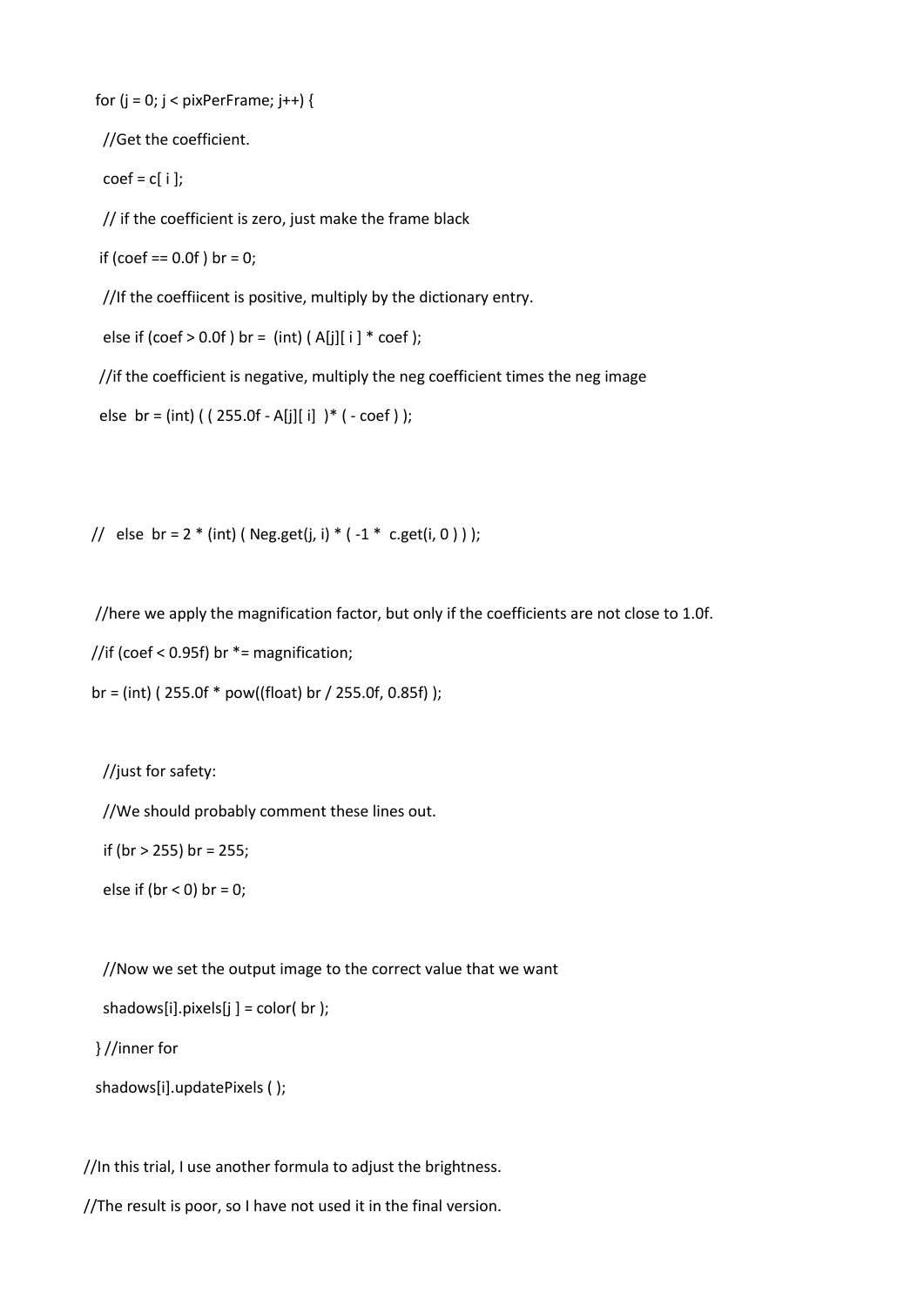// logarithmicEnhancedImage( shadows[ i ] );

} //outer for

//We are done, let's get outta here now!!!!

return shadows;

}

//INPUTS: MATRIX AS 2D FLOAT ARRAY AND VECTOR AS 1D FLOAT ARRAY //OUTPUT: MATRIX TIMES VECTOR AS 1D FLOAT ARRAY public float[] matrixTimesVec(float[][] matrix, float[] vec) { int i, j; //loop variables float temp; //store the computations here

//newV is the output vector -- it has the same components as rows in the matrix

float[] newV = new float[ matrix.length];

//Make sure we can multiply the matrix times this vector

if (matrix[0].length != vec.length) {

 println( "INNER DIMENSIONS DON'T MATCH. YOU ARE DOING SOMETHING WRONG!"); return null;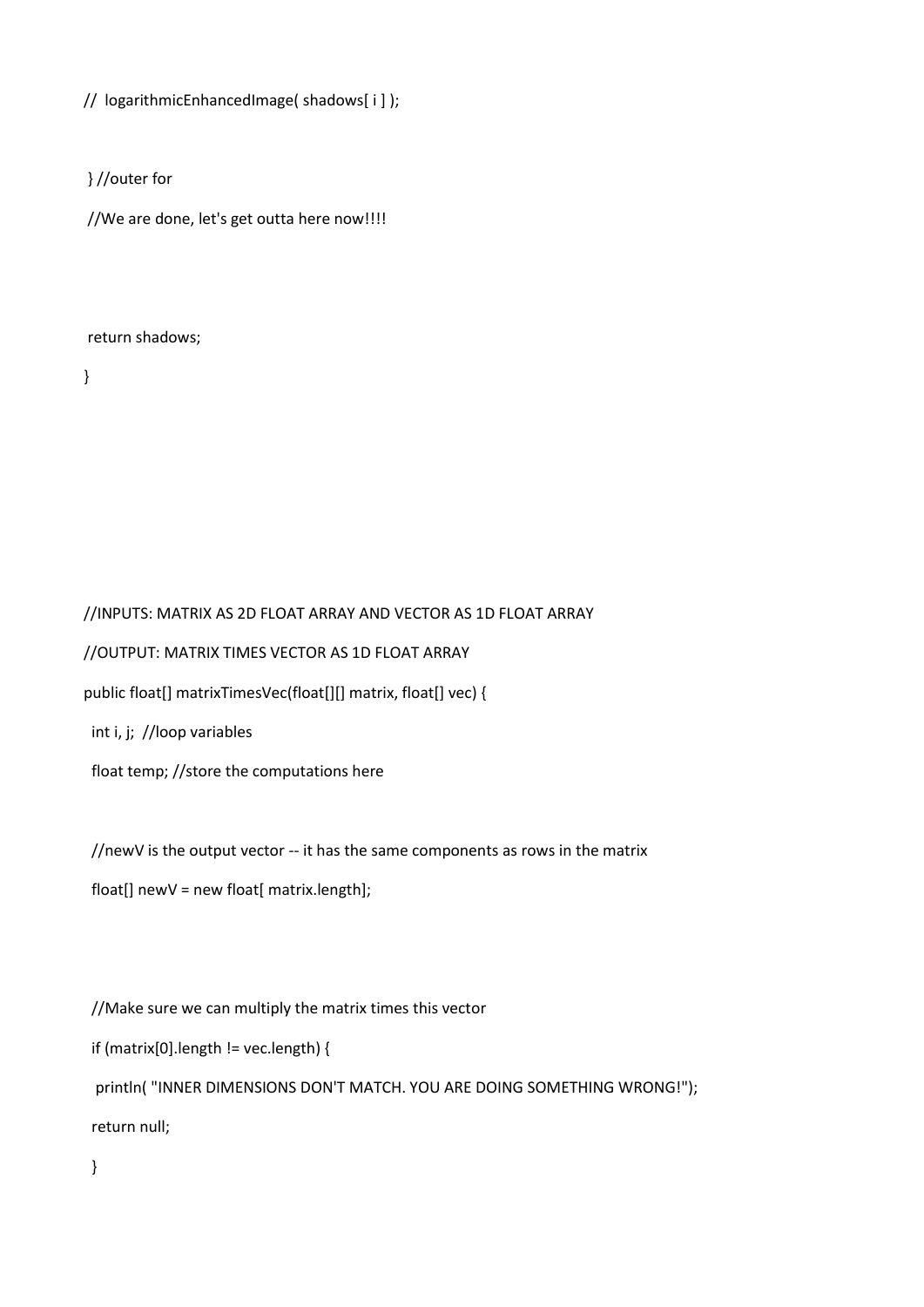```
for (i = 0; i < matrix.length; i++) {
 temp = 0.0f;
 for (j = 0; j < vec.length; j++) {
  temp += matrix[[i][j] * vec[j];
  }
  newV[ i ] = temp;
 }
 return newV;
```
} //matrixTimesVec

//INPUTS: MATRIX AS 2D FLOAT ARRAY, STARTING COLUMN AND ENDING COLUMN OF DESIRED SUBMATRIX

//OUTPUT: SUBMATRIX AS 2D FLOAT ARRAY

public float[][] subMatrix(float[][] input, int startCol, int endCol){

if ( endCol <= startCol ) {

println("REQUESTED SUBMATRIX DIMENSION ERROR!! MAKE SURE NO. OF COL > 0");

return null;

```
 }
```

```
 int outputMatrixWidth = endCol - startCol + 1;
```
float[][] outputSubMatrix = new float[pixPerFrame][outputMatrixWidth];

 $// i == frames in SubMatrix, j == pixels per frame$ 

```
for(int i = 0; i < pixPerFrame; i++){
```
for(int j = 0; j < outputMatrixWidth; j++){

outputSubMatrix[i][j] = input[i][j + startCol];

}//inner for loop

```
 }//outer for loop
```
//println("submatrix [" + outputSubMatrix.length + "][" + outputSubMatrix[0].length + "]");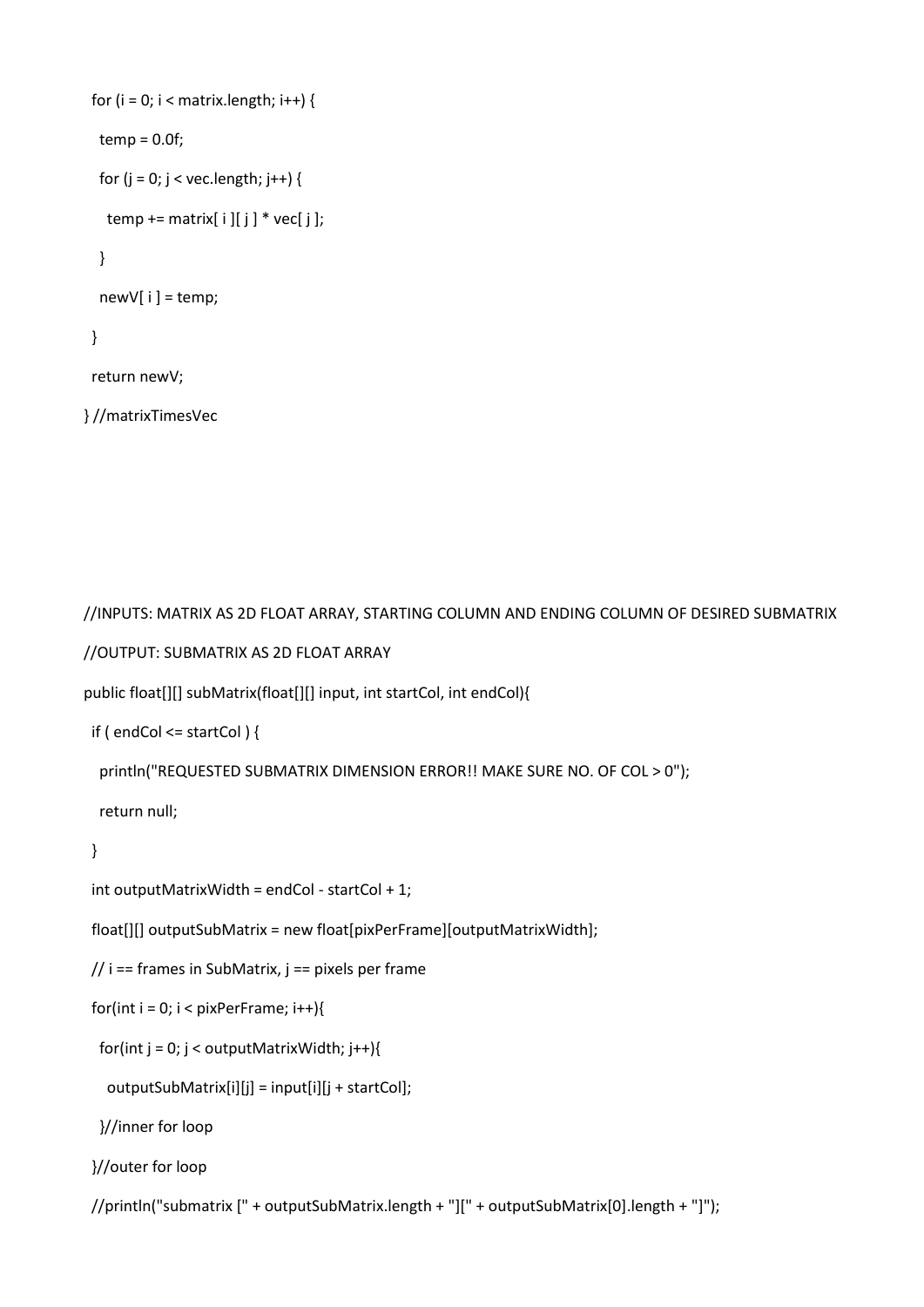return outputSubMatrix;

} //subMatrix

//INPUTS: VECTOR AS 1D FLOAT ARRAY, STARTING AND ENDING CROPPING POINT

//OUTPUT: CROPPED 1D VECTOR ARRAY

public float[] croppingArray(float[] input, int start, int end){

```
if ( end \leq start )\{
```

```
 println("REQUESTED ARRAY DIMENSION ERROR!! MAKE SURE ARRAY LENGTH > 0");
```
return null;

```
 }
```

```
int outputLength = end - start + 1;
```
float[] outputArray = new float[outputLength];

```
for(int i = 0; i < outputLength; i++){
```

```
 outputArray[i] = input[i + start];
```
}//for loop

```
 //println("cropped coefficient [" + outputArray.length + "]");
```
return outputArray;

```
} //croppingArray
```
//The rest can be ignored. These are utility image processing functions.

```
//I should move them out of this class and put them into a separate ImageUtils class.
```

```
//When I have time... Life is short...
```
//This function is not being used at the moment.

//It does not work well here.

void logarithmicEnhancedImage( PImage img ) {

//scaling factor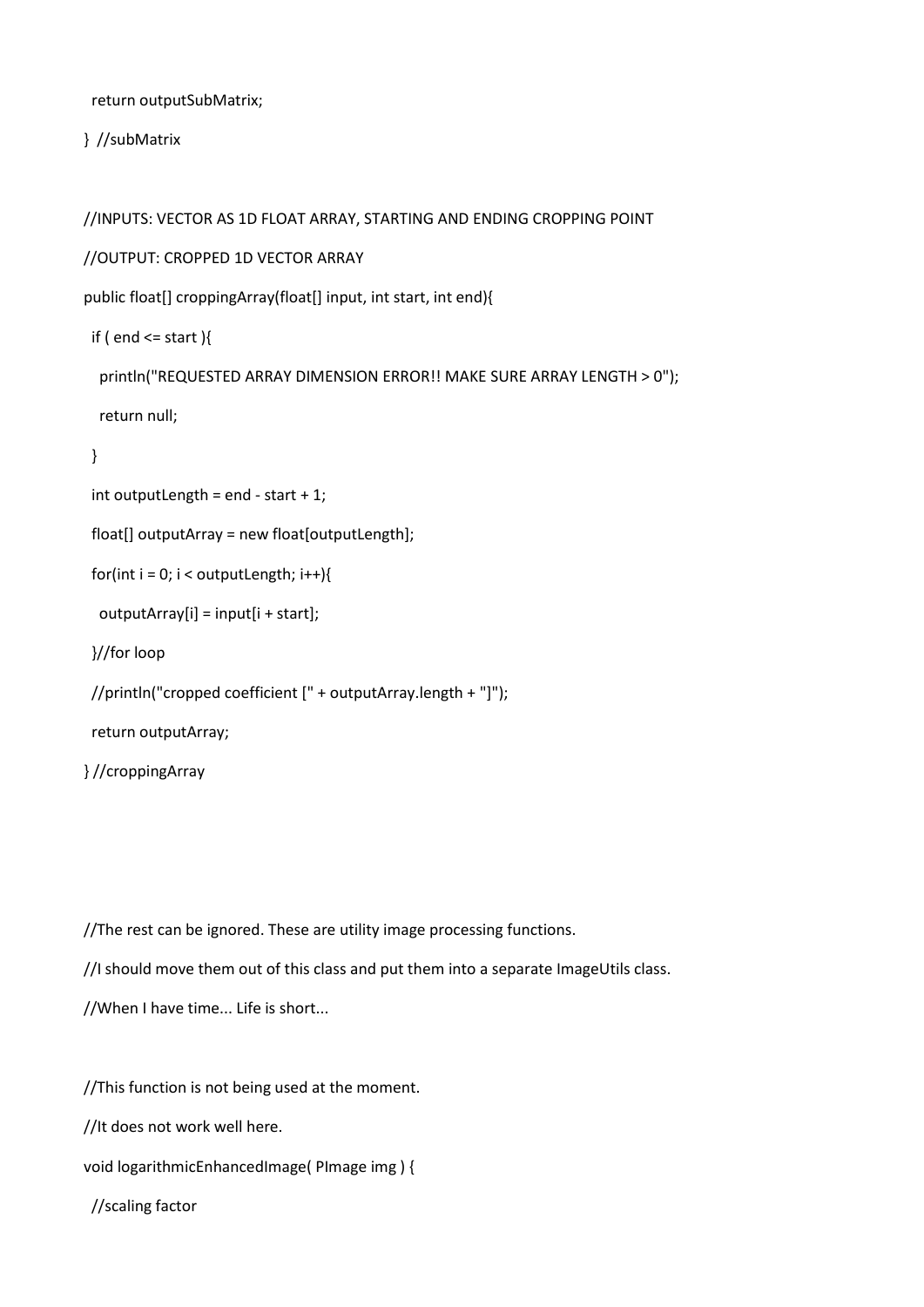```
 //see: http://homepages.inf.ed.ac.uk/rbf/HIPR2/pixlog.htm
```
float c = 255.0f / log( 1.0f + 255.0f );

//Compute the maximum value of the data (assuming the minimum to be zero).

//We will use this max later to scale the data to the interval [0,255]

```
 float max = Float.MIN_VALUE;
```

```
 img.loadPixels();
```

```
for (int i = 0; i < img.pixels.length; i++) {
```

```
float br = red(img.pixels[i] );
```

```
if (max < br ) max = br;
```

```
 } //for loop
```

```
 //we now scale each piece of data from [0, max] to [0,255]
```

```
for (int i = 0; i < img.pixels.length; i++) {
```

```
 //Apply the formula from: http://homepages.inf.ed.ac.uk/rbf/HIPR2/pixlog.htm
```

```
img.pixels[i] = color(c * log (red (img.pixels[i] ) ) + 1.0f );
```

```
 }
```

```
}
```
 // BRIGHTNESS FUNCTION SWITCH ::::::::::::::::::::::::::::::::::::::::::::::::::::::::: // central brightness function for all other classes to conveniently switch float brightnessFunction( color col ){

int r,g,b;

float ret=0.0;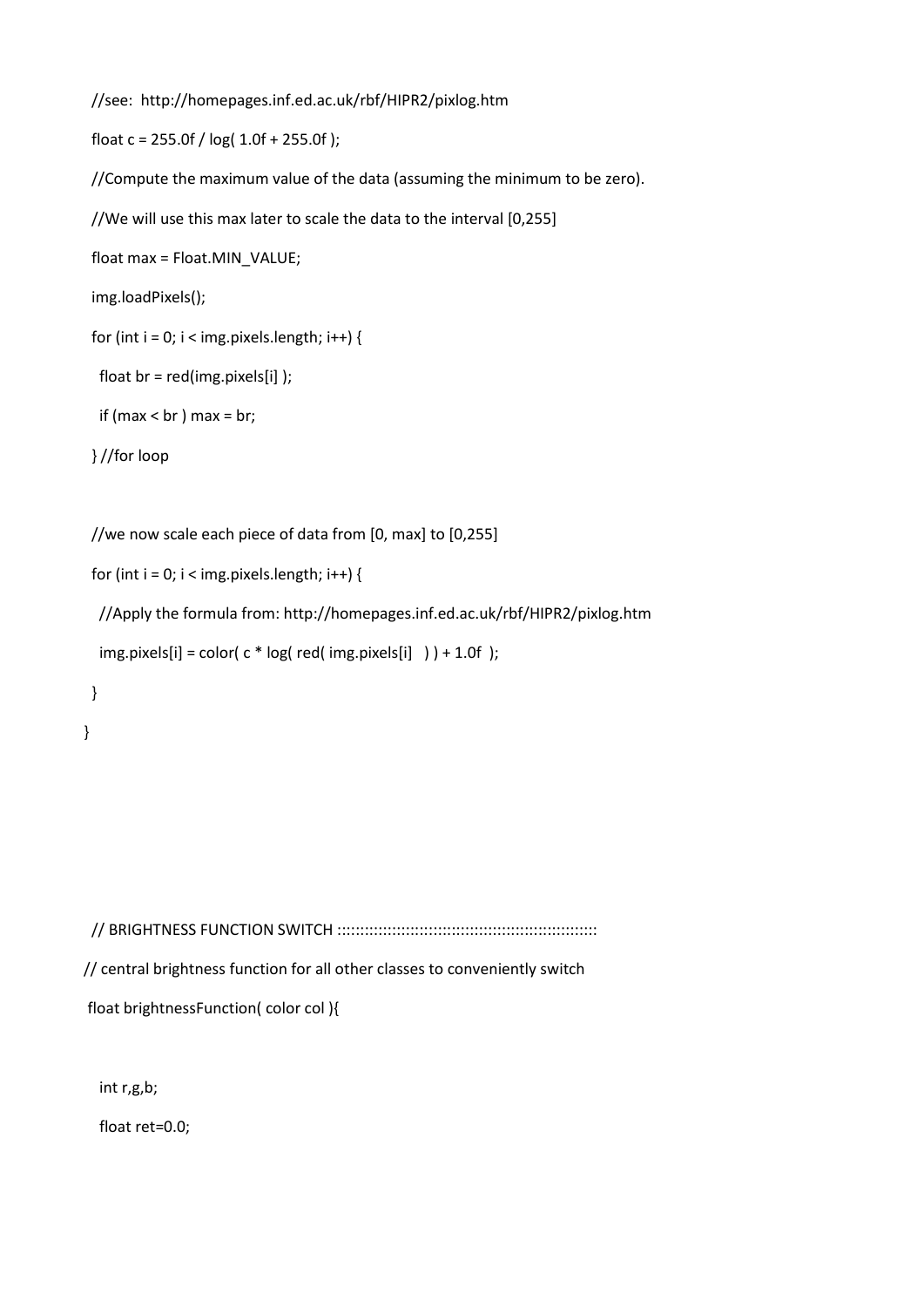// 1 - preceptive option ----------------------------------------------------

case 1:

 $r = (col \gg 16)$  & OxFF; // Faster way of getting red(argb)  $g = (col \gg 8)$  & 0xFF; // Faster way of getting green(argb)

 $b = col & O(xFF;$  // Faster way of getting blue(argb)

ret =  $(0.299*(\text{float}) r) + (0.587*((\text{float}) g)) + (0.114*((\text{float}) b));$ 

break;

// 2 - plain average ----------------------------------------------------

case 2:

 $r = (col \gg 16)$  & 0xFF; // Faster way of getting red(argb)  $g = (col \gg 8)$  & OxFF; // Faster way of getting green(argb)  $b = col & 0xFF;$  // Faster way of getting blue(argb)

 $ret = ( (float) (r + g + b) ) / 3.0;$ 

break;

// 3 - processing function : highest value ---------

case 3:

ret = brightness( col );

break;